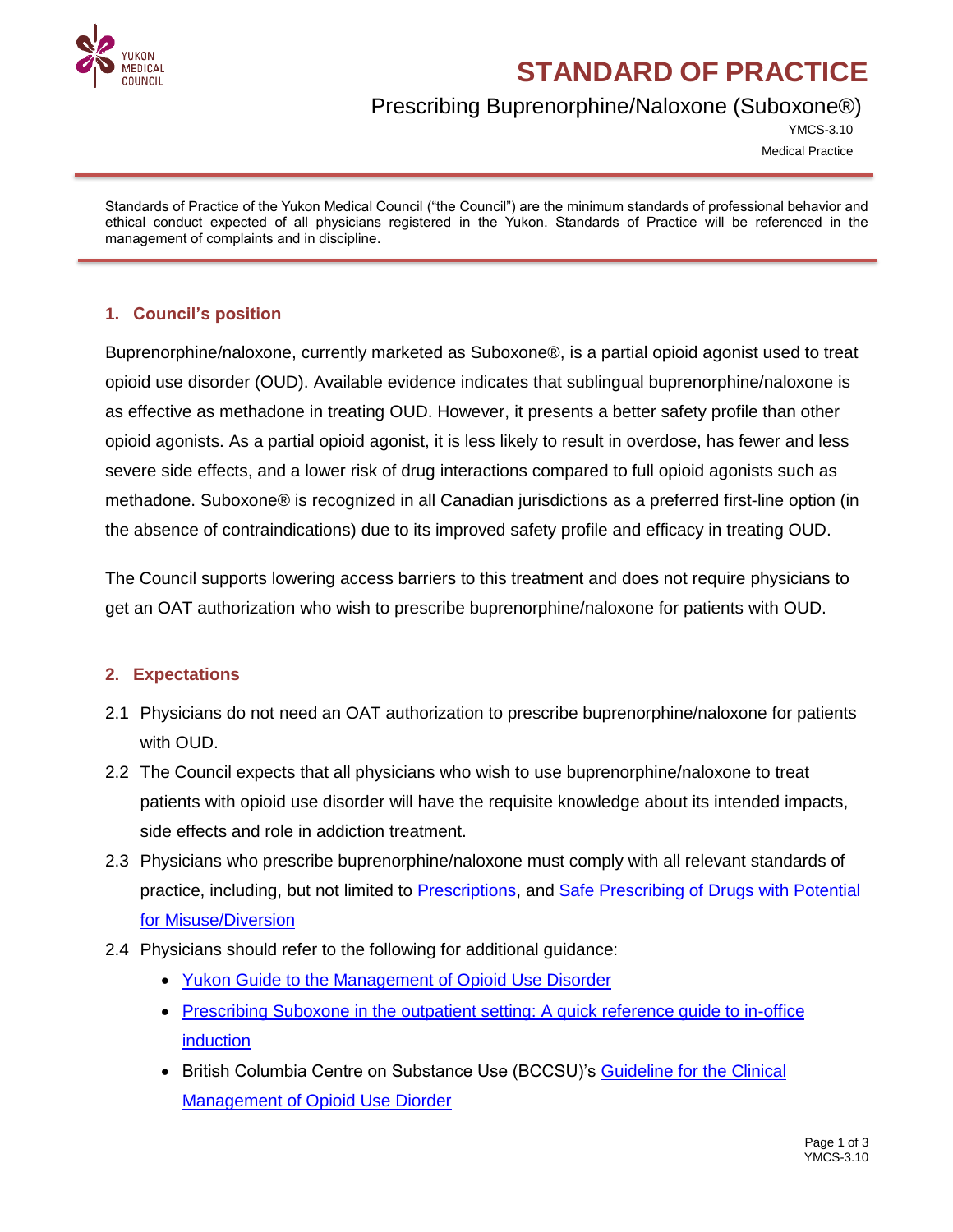

# **STANDARD OF PRACTICE**

## Prescribing Buprenorphine/Naloxone (Suboxone®)

YMCS-3.10

Medical Practice

Standards of Practice of the Yukon Medical Council ("the Council") are the minimum standards of professional behavior and ethical conduct expected of all physicians registered in the Yukon. Standards of Practice will be referenced in the management of complaints and in discipline.

### **3. Recommended training**

3.1 Completion of the Opioid Agonist Treatment Support Program for prescribing

buprenorphine/naloxone, available online through the BCCSU, is highly recommended. This program is free and CME-accredited (MAINPRO and MOC).

#### **British Columbia Centre on Substance Use (BCCSU)**

Title: [Provincial Opioid Addiction Treatment Support Program](http://www.bccsu.ca/provincial-opioid-addiction-treatment-support-program/#support-overview)

Type: Online training

Description: This comprehensive training program includes education and training for prescribing opioid agonist treatments, which includes buprenorphine/naloxone, methadone, slow-release oral morphine, and injectable opioid agonist treatments. Current streams available:

- Oral opioid agonist treatment in community settings 8-10 hours
- Oral opioid agonist treatment in acute care settings 5-6 hours
- $\bullet$  Buprenorphine/naloxone only  $-$  4-5 hours
- $\bullet$  Injectable opioid agonist treatment  $-2$  hours
- 3.2 The Council also recommends the following online courses:

#### **Centre for Addiction and Mental Health (CAMH)**

**Title**: [Buprenorphine-naloxone Treatment for Opioid Use Disorder](https://www.camh.ca/en/education/continuing-education-programs-and-courses/continuing-education-directory/buprenorphine-naloxone-treatment-for-opioid-use-disorder)

Type: 6-week online course

Description: This course aims to present a framework for providing maintenance treatment for opioid use disorder with buprenorphine/naloxone, including its use in a primary care setting.

#### **Indivior**

Title: **Suboxone<sup>®</sup>** Education Program

Type: Online course